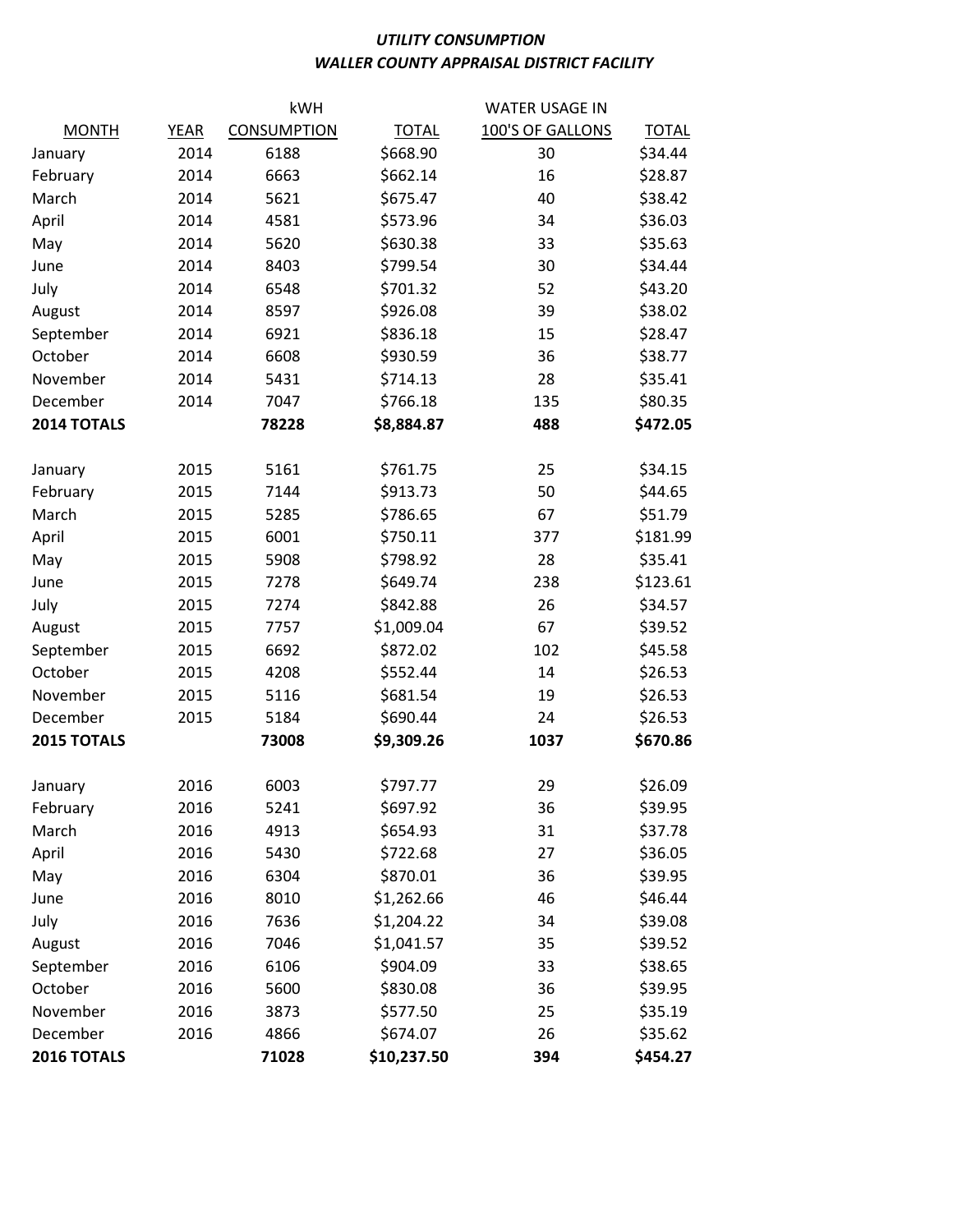## UTILITY CONSUMPTION WALLER COUNTY APPRAISAL DISTRICT FACILITY

| kWH                     |              |                    |                         | <b>WATER USAGE IN</b> |                     |  |
|-------------------------|--------------|--------------------|-------------------------|-----------------------|---------------------|--|
| <b>MONTH</b>            | <b>YEAR</b>  | <b>CONSUMPTION</b> | <b>TOTAL</b>            | 100'S OF GALLONS      | <b>TOTAL</b>        |  |
| January                 | 2017         | 3873               | \$577.50                | 25                    | \$35.19             |  |
| February                | 2017         | 4866               | \$674.07                | 26                    | \$35.62             |  |
| March                   | 2017         | 4248               | \$589.87                | 33                    | \$38.65             |  |
| April                   | 2017         | 4110               | \$571.06                | 30                    | \$37.35             |  |
| May                     | 2017         | 5369               | \$742.61                | 36                    | \$39.95             |  |
| June                    | 2017         | 5610               | \$775.45                | 33                    | \$38.65             |  |
| July                    | 2017         | 6884               | \$949.04                | 40                    | \$41.68             |  |
| August                  | 2017         | 7913               | \$1,089.24              | 46                    | \$44.28             |  |
| September               | 2017         | 8568               | \$1,178.49              | 38                    | \$40.81             |  |
| October                 | 2017         | 7021               | \$967.70                | 26                    | \$36.69             |  |
| November                | 2017         | 6523               | \$899.85                | 30                    | \$38.47             |  |
| December                | 2017         | 4814               | \$666.99                | 21                    | \$34.46             |  |
| December                | 2017         | 188<br>\$36.67     |                         | 5                     | \$27.32             |  |
| 2017 TOTALS             |              | 69987              | \$9,718.54              | 389                   | \$489.12            |  |
| January                 | 2018         | 7175               | \$999.74                | 45                    | \$70.25             |  |
| February                | 2018         | 7445               | \$1,036.52              | 29                    | \$63.11             |  |
| March                   | 2018         | 4258               | \$602.28                | 34                    | \$65.34             |  |
| April                   | 2018         | 4801               | \$676.27                | 27                    | \$62.22             |  |
|                         | 2018         | 5617               | \$731.28                | 35                    | \$65.79             |  |
| May                     | 2018         | 8172               |                         | 39                    | \$67.58             |  |
| June                    | 2018         | 7894               | \$1,070.20              | 35                    | \$65.79             |  |
| July                    | 2018         | 8931               | \$1,097.71              |                       |                     |  |
| August                  | 2018         | 7468               | \$1,239.00              | 34<br>33              | \$65.34<br>\$64.90  |  |
| September               |              |                    | \$1,039.66              |                       |                     |  |
| October<br>November     | 2018<br>2018 | 6167<br>4816       | \$862.39                | 35<br>44              | \$65.79<br>\$69.81  |  |
|                         |              | 5940               | \$678.31                |                       |                     |  |
| December<br>2018 TOTALS | 2018         | 78684              | \$831.46<br>\$10,864.82 | 34<br>424             | \$65.34<br>\$791.26 |  |
|                         |              |                    |                         |                       |                     |  |
| January                 | 2019         | 6076               | \$849.99                | 30                    | \$63.56             |  |
| February                | 2019         | 6398               | \$829.89                | 43                    | \$69.35             |  |
| March                   | 2019         | 4536               | \$594.80                | 33                    | \$64.90             |  |
| April                   | 2019         | 5228               | \$666.48                | 35                    | \$65.79             |  |
| May                     | 2019         | 7311               | \$813.56                | 91                    | \$90.76             |  |
| June                    | 2019         | 7809               | \$890.12                | 60                    | \$76.94             |  |
| July                    | 2019         | 8295               | \$925.90                | 54                    | \$74.26             |  |
| August                  | 2019         | 8041               | \$956.91                | 50                    | \$72.48             |  |
| September               | 2019         | 6829               | \$851.52                | 66                    | \$79.62             |  |
| October                 | 2019         | 5082               | \$667.29                | 46                    | \$70.70             |  |
| November                | 2019         | 4122               | \$541.71                | 31                    | \$64.00             |  |
| December                | 2019         | 6421               | \$788.49                | 33                    | \$64.89             |  |
| 2019 TOTALS<br>76148    |              |                    | \$9,376.66              | 572                   | \$857.25            |  |